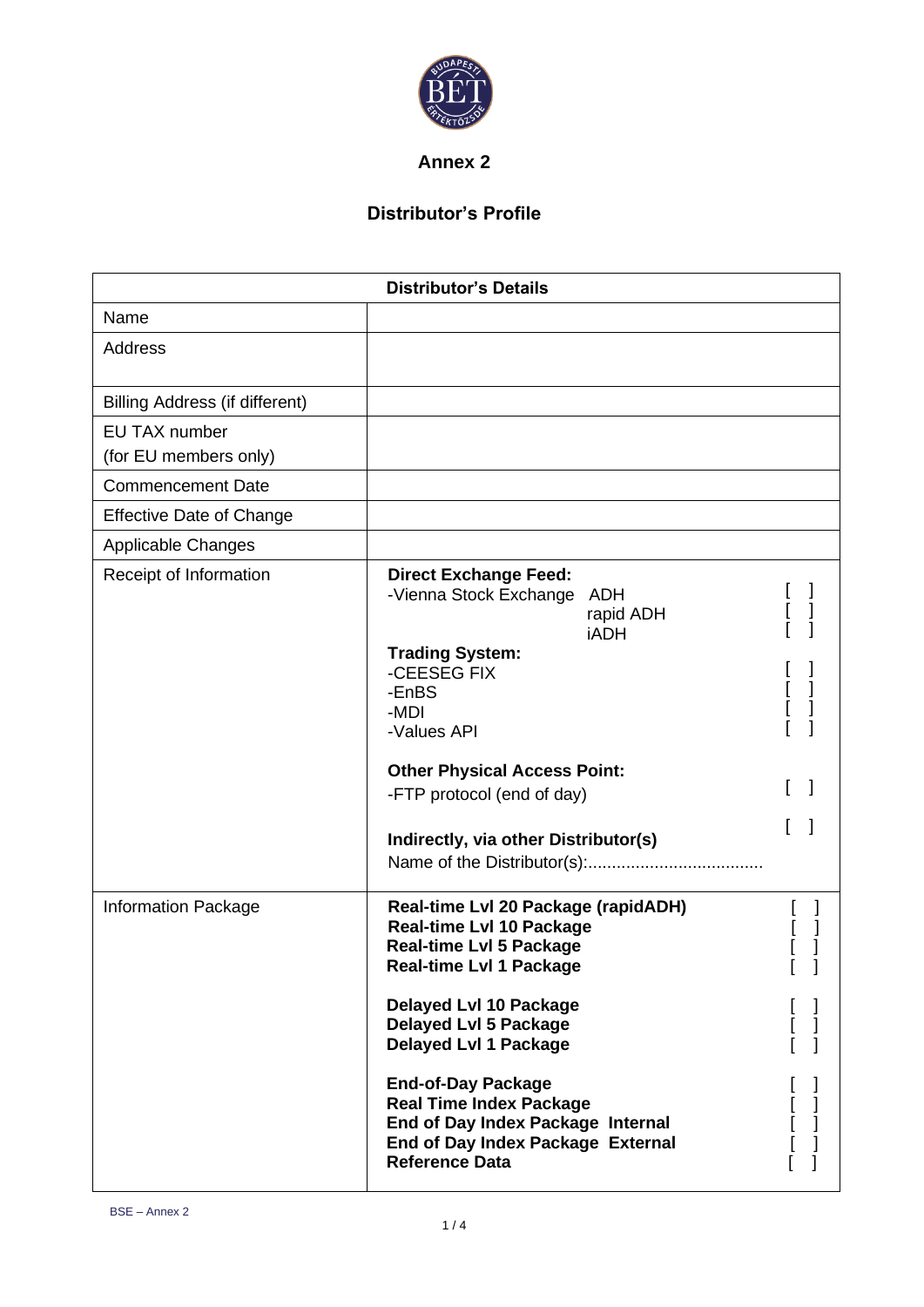

| Applicable NDU License: | $[$ ] NDU MTF<br>$\lceil$ $\lceil$ NDU SI<br>[ ] NDU Off-Exchange Trading<br>[ ] NDU Trading<br>[ ] NDU Other |  |  |
|-------------------------|---------------------------------------------------------------------------------------------------------------|--|--|
|                         | Number of Locations [ ] or [ ]<br>Licensee's Group                                                            |  |  |
|                         | Real-time<br>Delayed                                                                                          |  |  |
| APA Market Data Package | Yes<br>No                                                                                                     |  |  |
| MiFID II.               | Pre-trade<br>[ ] Post-Trade<br>$\lceil$   N/A                                                                 |  |  |
|                         | ] Real-time<br>] Delayed                                                                                      |  |  |
|                         | 1 Level 10<br>Level 20<br>$\lceil$   Level 5<br>] Level 1                                                     |  |  |

| <b>Distributor's Group Profile</b>               |         |     |  |
|--------------------------------------------------|---------|-----|--|
| <b>Affiliated Companies?</b>                     | Yes*    | No. |  |
| <b>Service Facilitators?</b>                     | Yes * [ | No. |  |
| <sup>*</sup> If Yes, please supply details below |         |     |  |

| <b>Distributor's Group Members</b>                                                                                                                                                                                           |                           |                                               |  |
|------------------------------------------------------------------------------------------------------------------------------------------------------------------------------------------------------------------------------|---------------------------|-----------------------------------------------|--|
| <b>Affiliated Companies</b>                                                                                                                                                                                                  |                           |                                               |  |
| <b>Name</b>                                                                                                                                                                                                                  | <b>Registered Address</b> | <b>Distributor's Group Holding</b><br>$(%)^*$ |  |
|                                                                                                                                                                                                                              |                           |                                               |  |
|                                                                                                                                                                                                                              |                           |                                               |  |
|                                                                                                                                                                                                                              |                           |                                               |  |
|                                                                                                                                                                                                                              |                           |                                               |  |
|                                                                                                                                                                                                                              |                           |                                               |  |
| * Where Distributor's Group includes holding company and other subsidiaries of holding company,<br>Distributor's Group Holding for each Affiliated Company should be the total (%) holding controlled by Group<br>companies. |                           |                                               |  |

| Service Facilitators approved by BSE* |                           |                              |  |
|---------------------------------------|---------------------------|------------------------------|--|
| <b>Name</b>                           | <b>Registered Address</b> | Pls describe the cooperation |  |
|                                       |                           |                              |  |
|                                       |                           |                              |  |
|                                       |                           |                              |  |
|                                       |                           |                              |  |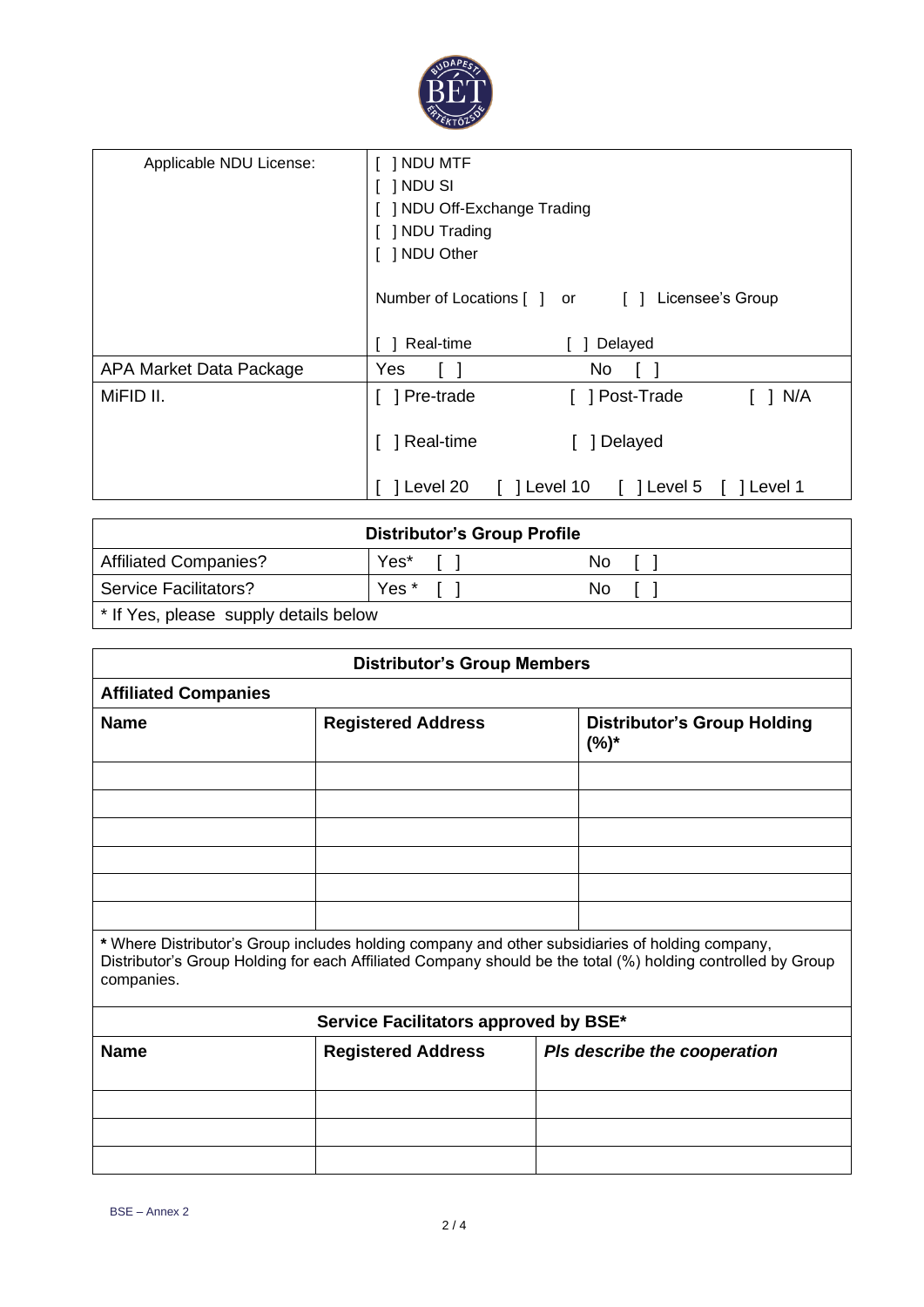

\* Please Indicate Service Facilitators currently added to the list proposed to be approved by BSE

| <b>Distributor Contacts Authorized to deal with BSE</b> |                                        |                          |  |
|---------------------------------------------------------|----------------------------------------|--------------------------|--|
|                                                         | <b>Main contact</b>                    | <b>Secondary contact</b> |  |
|                                                         | <b>Contract Notices and Amendments</b> |                          |  |
| First Name:                                             |                                        |                          |  |
| Last Name:                                              |                                        |                          |  |
| Title:                                                  |                                        |                          |  |
| Phone:                                                  |                                        |                          |  |
| Fax:                                                    |                                        |                          |  |
| Email:                                                  |                                        |                          |  |
| <b>Information Management</b>                           |                                        |                          |  |
| First Name:                                             |                                        |                          |  |
| Last Name:                                              |                                        |                          |  |
| Title:                                                  |                                        |                          |  |
| Phone:                                                  |                                        |                          |  |
| Fax:                                                    |                                        |                          |  |
| Email:                                                  |                                        |                          |  |
| <b>Administration/Reporting/Payment</b>                 |                                        |                          |  |
| First Name:                                             |                                        |                          |  |
| Last Name:                                              |                                        |                          |  |
| Title:                                                  |                                        |                          |  |
| Phone:                                                  |                                        |                          |  |
| Fax:                                                    |                                        |                          |  |
| Email:                                                  |                                        |                          |  |

## **Distributor Budapest Stock Exchange Ltd.**

| By           | By    |                                       |
|--------------|-------|---------------------------------------|
| Name         | Name  | István MÁTÉ-TÓTH                      |
| <b>Title</b> | Title | Deputy CEO of Business<br>Development |
| Date         | Date  |                                       |
| By           | By    |                                       |